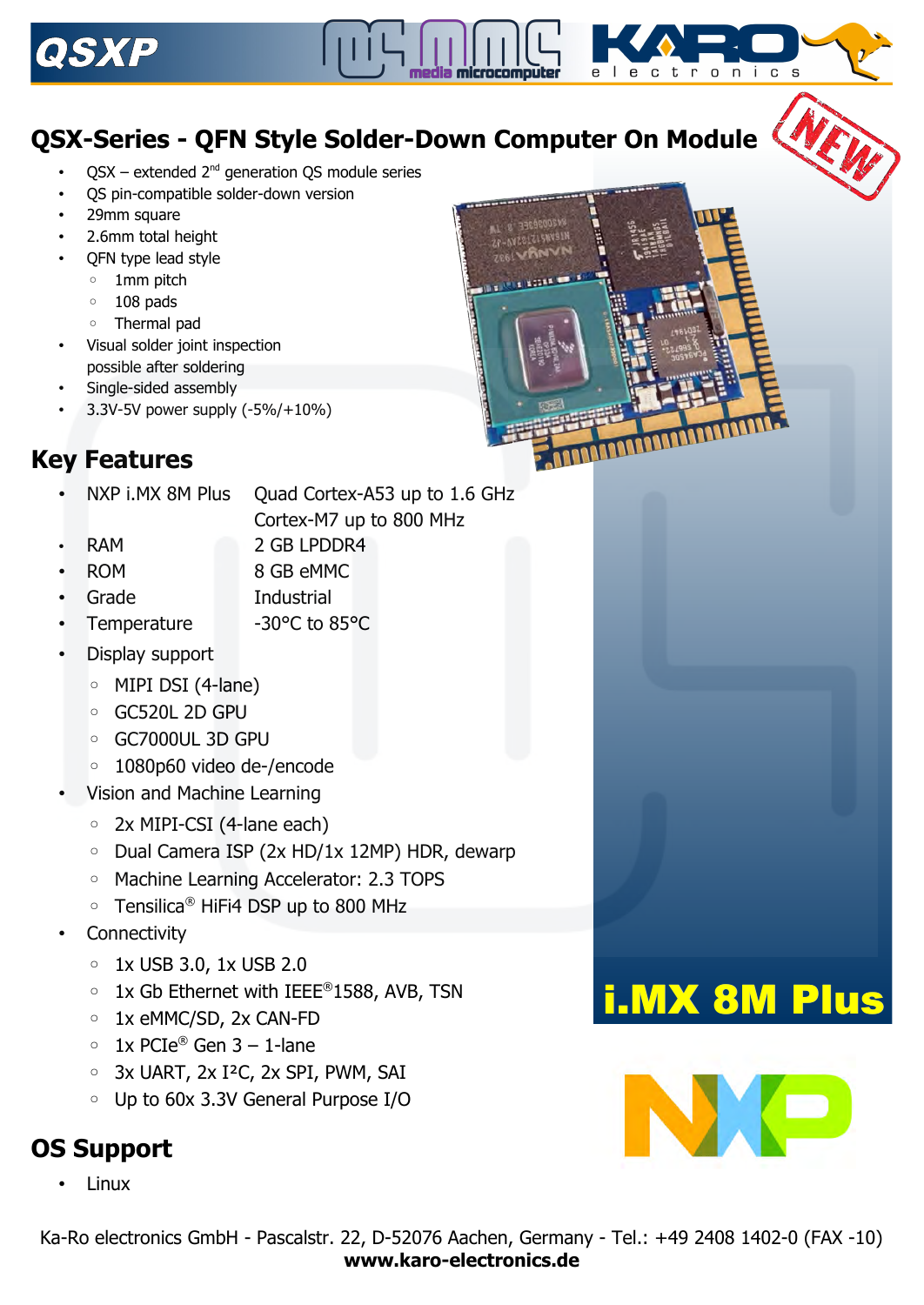### **QSXP**







### **QS8M – QSXM – QSXP – Differentiated Features and Ordering Information**

|                                 | <b>QS8M</b> - i.MX 8M Mini | <b>QSXM</b> - i.MX 8M Mini            | <b>QSXP</b> - i.MX 8M Plus                                           |
|---------------------------------|----------------------------|---------------------------------------|----------------------------------------------------------------------|
| Primary Arm <sup>®</sup> Core   |                            | 4x Cortex®-A53 1.6 GHz                |                                                                      |
| Secondary Arm <sup>®</sup> Core |                            | Cortex-M4 400 MHz                     | Cortex-M7 800 MHz                                                    |
| <b>RAM</b>                      | 1 GB DDR3L x16             |                                       | 2 GB LPDDR4 x32                                                      |
| <b>ROM</b>                      |                            | 4 GB eMMC                             | 8 GB eMMC                                                            |
| 3D GPU                          |                            | GCNanoUltra (1 shader, OpenGL ES 2.0) | GC7000UL (2 shaders,<br>OpenGL ES 2.0/3.0/3.1<br>OpenCL 1.2, Vulkan) |
| 2D GPU                          |                            | <b>GC520L</b>                         |                                                                      |
| AI/ML/DSP                       |                            |                                       | NN Accel 2.3 TOPS<br>Hi-Fi4 DSP 800 MHz                              |
| Video De-/Encode                |                            | 1080p60 H.264                         | 1080p60 H.264, H.265                                                 |
| Connectivity                    | 2x USB 2.0                 | 2x USB 2.0, PCIe                      | USB 2.0, USB 3.0, PCIe                                               |
| <b>QS Size</b>                  |                            | 100 pins 27mm square                  | 108 pins 29mm square                                                 |
| Grade / Temperature             |                            | Industrial -25°C to 85°C              |                                                                      |
| Ordering Information            | QS8M/MQ/1GS/4GF/E85        | QSXM/MM6C/2GS/4GF/E85                 | QSXP/ML8C/2GS/8GF/E85                                                |

2020-08-25 2020-08-25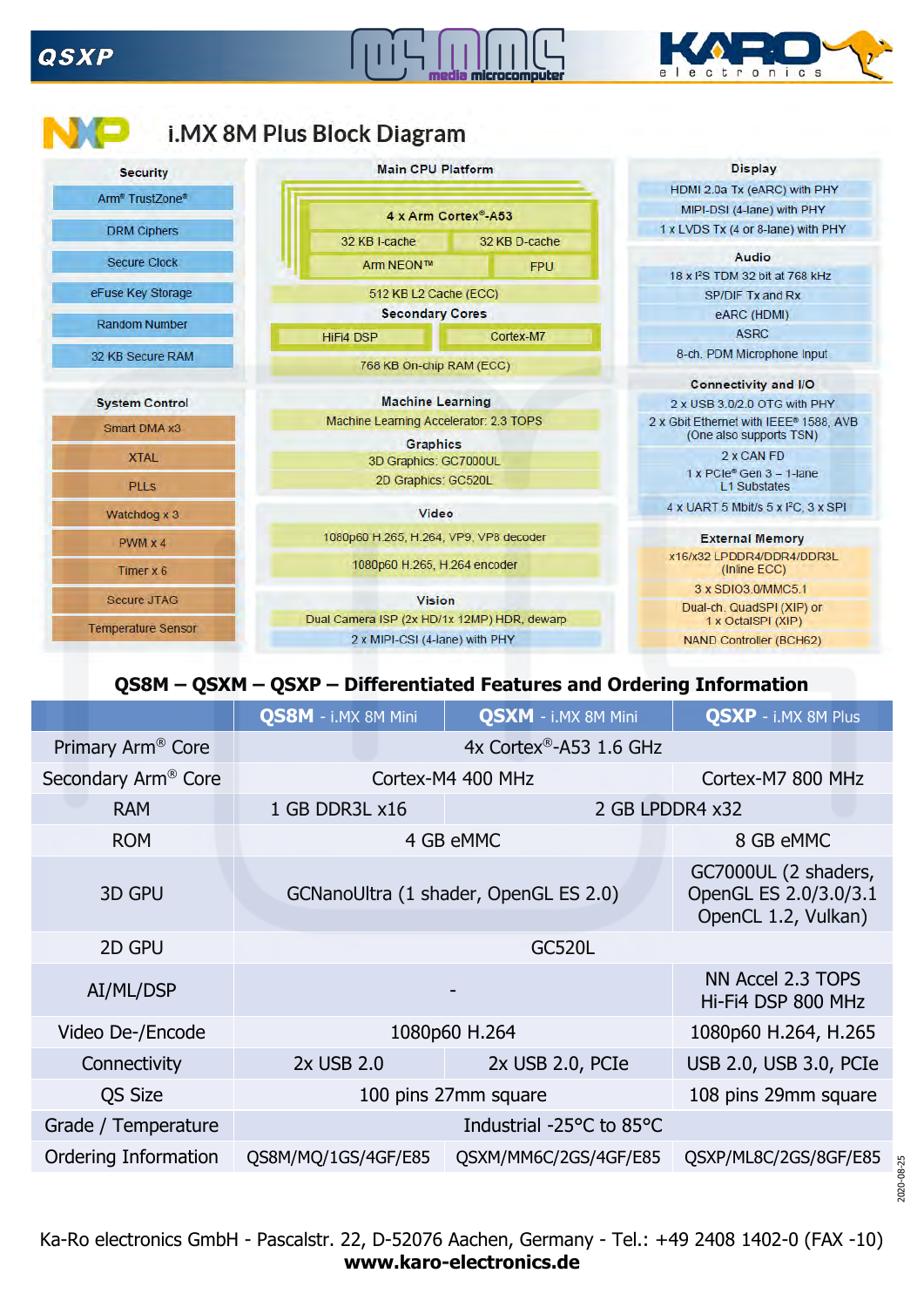



### **QFN Style Computer On Module Advantages**

#### **Defined Return Path**

The reason PCB layout becomes more and more important is because of the trend to faster, higher integrated, smaller formfactors, and lower power electronic circuits. The higher the switching frequencies are, the more radiation may occur on a PCB. With good layout, many EMI problems can be minimized to meet the required specifications.

When a module or component is used in a design, the supplier specifies the basis for such a layout. It's not only the pinout which should lead to an easy wiring without the need for crossings. He also has to provide a proper solution for the signal path back to the module. If this return path, mostly the ground plane, cannot be connected near the signal pin, the return current has to take another way and this may result in a loop area. The larger the area, the more radiation and EMI problems may occur.

Ka-Ro QS series of modules uses a large ground pad on the bottom side. With this a defined ground plane connection is available for all signals. In addition to have a good return path for all signals this large ground pad can be used for cooling.



#### **Easy Wiring - Even 2-layer printed circuit boards can be used.**

With a solid ground plane on the bottom layer, high speed signals can be routed on the top layer at a defined impedance. However, this is only possible if a peripheral or plug can be connected directly without crossing other routes.

### **Advanced Soldering**

Using a large solder pad underneath the component has not only electrical and thermal advantages. It is also used to hold the component at a defined height during soldering, without the solder being compressed by the weight of the components, which could result in short circuits.





### **Package Information**

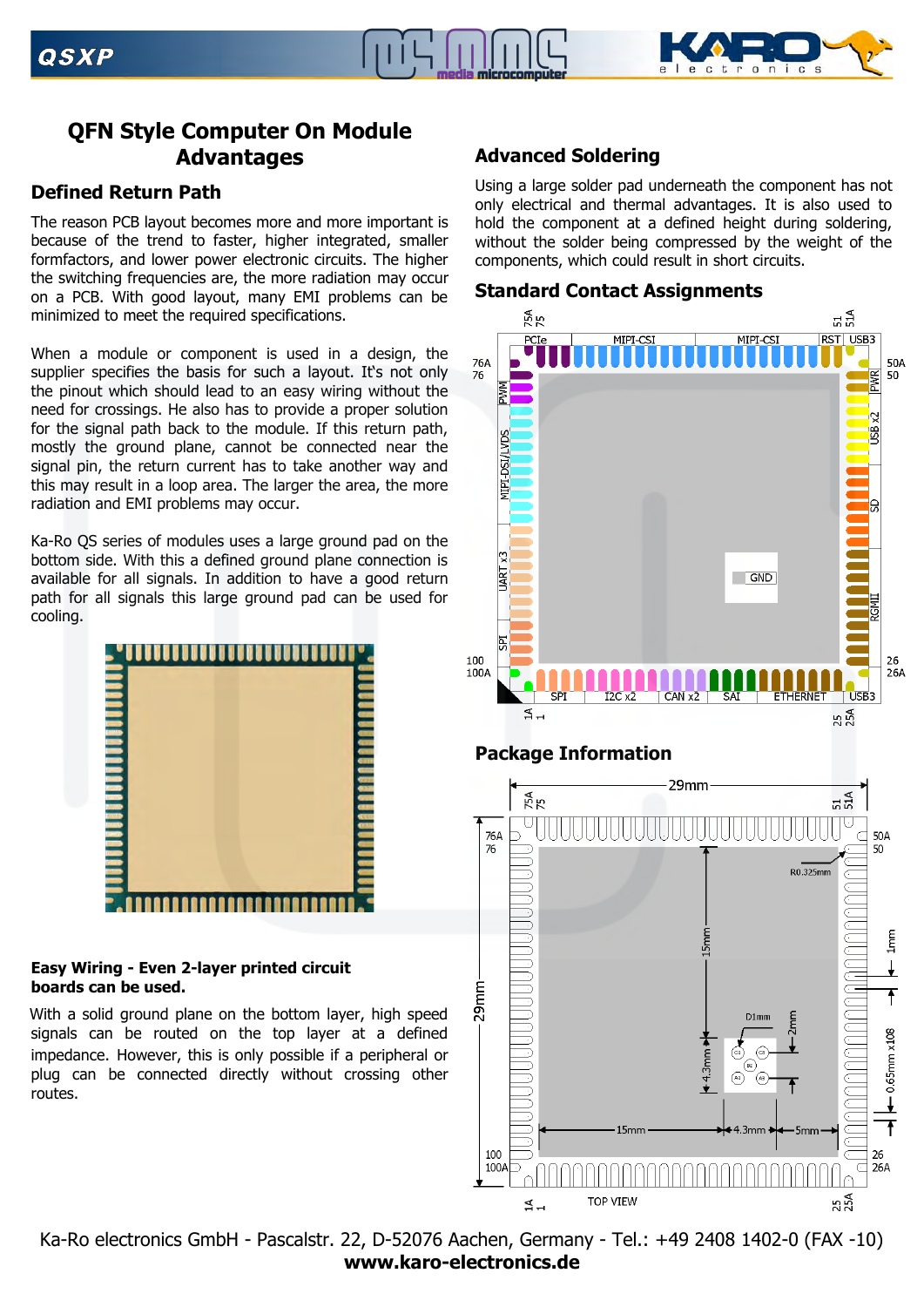# **QSXP**



# **Packaging**



**TIL** 

Inlin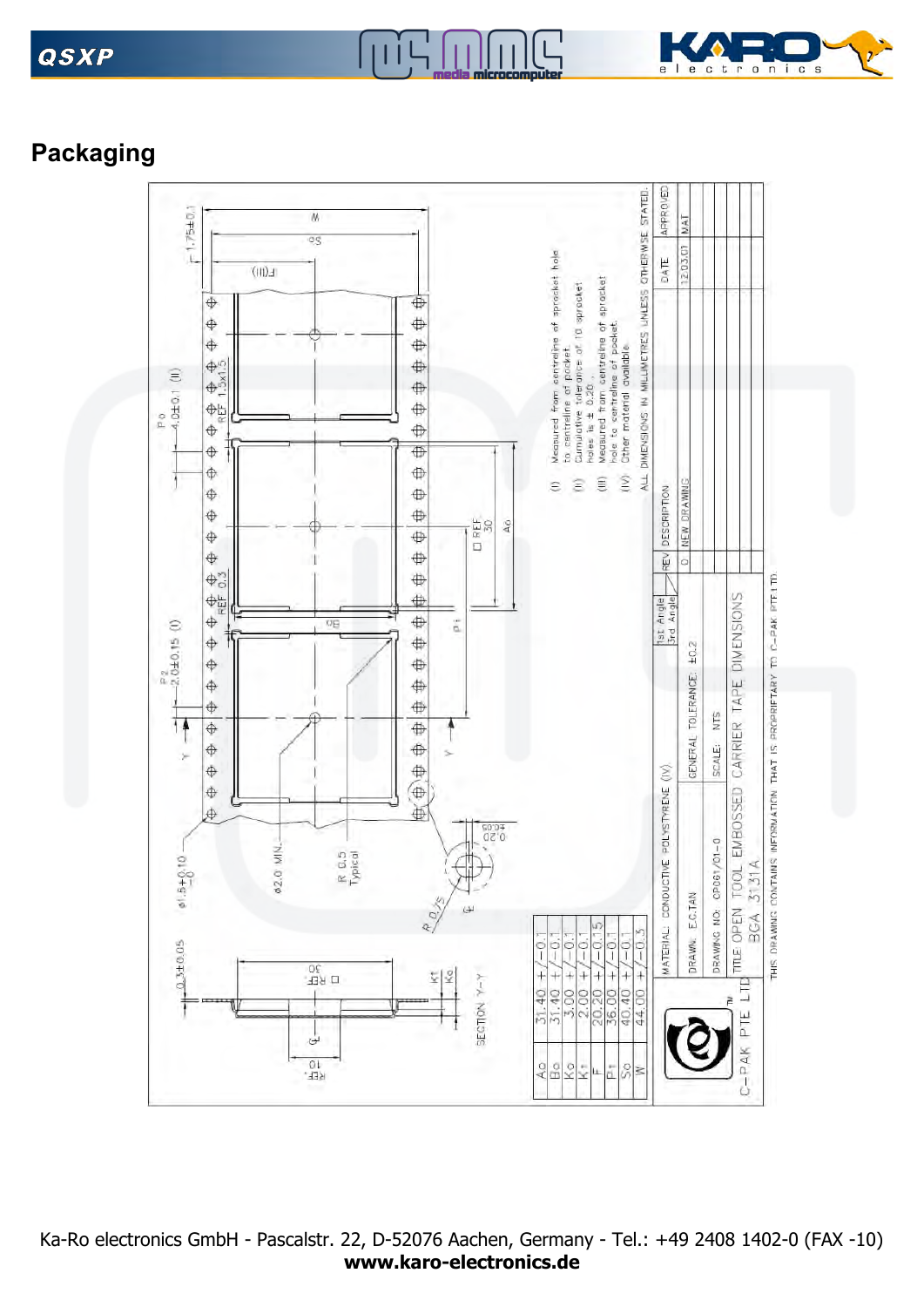



### **Pinout**

| <b>PIN</b>     | QS<br><b>STANDARD</b> | <b>i.MX8MP Pad Name</b>  | <b>Alternate functions</b>                                                                                                                                                                                                                                                                                                                                                                                                                                                                                                                                                                                                                                                                                                                                                                                                                                                                                          | <b>GPIO</b> | <b>Description</b><br>(refer to i.MX8MP manuals for details) |  |
|----------------|-----------------------|--------------------------|---------------------------------------------------------------------------------------------------------------------------------------------------------------------------------------------------------------------------------------------------------------------------------------------------------------------------------------------------------------------------------------------------------------------------------------------------------------------------------------------------------------------------------------------------------------------------------------------------------------------------------------------------------------------------------------------------------------------------------------------------------------------------------------------------------------------------------------------------------------------------------------------------------------------|-------------|--------------------------------------------------------------|--|
|                | $1st$ SPI             |                          |                                                                                                                                                                                                                                                                                                                                                                                                                                                                                                                                                                                                                                                                                                                                                                                                                                                                                                                     |             |                                                              |  |
|                |                       |                          | UART4_RTS_B                                                                                                                                                                                                                                                                                                                                                                                                                                                                                                                                                                                                                                                                                                                                                                                                                                                                                                         |             |                                                              |  |
| $\mathbf{1}$   | SPI_NSS_A             | ECSPI2_SS0               | I2C4_SDA<br>CCM_CLKO2                                                                                                                                                                                                                                                                                                                                                                                                                                                                                                                                                                                                                                                                                                                                                                                                                                                                                               | GPIO5[13]   |                                                              |  |
|                |                       |                          |                                                                                                                                                                                                                                                                                                                                                                                                                                                                                                                                                                                                                                                                                                                                                                                                                                                                                                                     |             |                                                              |  |
| $\overline{2}$ |                       | SPI_MISO_A   ECSPI2_MISO | I2C4_SCL mux                                                                                                                                                                                                                                                                                                                                                                                                                                                                                                                                                                                                                                                                                                                                                                                                                                                                                                        |             |                                                              |  |
|                |                       |                          |                                                                                                                                                                                                                                                                                                                                                                                                                                                                                                                                                                                                                                                                                                                                                                                                                                                                                                                     |             |                                                              |  |
|                |                       |                          | UART4_TX                                                                                                                                                                                                                                                                                                                                                                                                                                                                                                                                                                                                                                                                                                                                                                                                                                                                                                            |             |                                                              |  |
| 3              |                       | SPI_MOSI_A ECSPI2_MOSI   |                                                                                                                                                                                                                                                                                                                                                                                                                                                                                                                                                                                                                                                                                                                                                                                                                                                                                                                     |             |                                                              |  |
|                |                       |                          | UART4_RX                                                                                                                                                                                                                                                                                                                                                                                                                                                                                                                                                                                                                                                                                                                                                                                                                                                                                                            |             |                                                              |  |
| $\overline{4}$ | SPI_SCK_A             | ECSPI2_SCLK              |                                                                                                                                                                                                                                                                                                                                                                                                                                                                                                                                                                                                                                                                                                                                                                                                                                                                                                                     |             |                                                              |  |
| <b>I2C</b>     |                       |                          |                                                                                                                                                                                                                                                                                                                                                                                                                                                                                                                                                                                                                                                                                                                                                                                                                                                                                                                     |             |                                                              |  |
|                |                       |                          |                                                                                                                                                                                                                                                                                                                                                                                                                                                                                                                                                                                                                                                                                                                                                                                                                                                                                                                     |             |                                                              |  |
| 5              | I2C_SCL_A             | I2C2_SCL                 | USDHC3_CD_B                                                                                                                                                                                                                                                                                                                                                                                                                                                                                                                                                                                                                                                                                                                                                                                                                                                                                                         |             |                                                              |  |
|                |                       |                          |                                                                                                                                                                                                                                                                                                                                                                                                                                                                                                                                                                                                                                                                                                                                                                                                                                                                                                                     |             |                                                              |  |
|                |                       |                          | ENET_QOS_1588_EVENT1_OUT                                                                                                                                                                                                                                                                                                                                                                                                                                                                                                                                                                                                                                                                                                                                                                                                                                                                                            |             |                                                              |  |
| 6              | I2C_SDA_A             | I2C2_SDA                 | USDHC3_WP                                                                                                                                                                                                                                                                                                                                                                                                                                                                                                                                                                                                                                                                                                                                                                                                                                                                                                           | GPIO5[17]   |                                                              |  |
|                |                       |                          |                                                                                                                                                                                                                                                                                                                                                                                                                                                                                                                                                                                                                                                                                                                                                                                                                                                                                                                     |             |                                                              |  |
| $\overline{7}$ | INT_A                 | I2C4_SCL                 | PCIE_CLKREQ_B                                                                                                                                                                                                                                                                                                                                                                                                                                                                                                                                                                                                                                                                                                                                                                                                                                                                                                       | GPIO5[20]   |                                                              |  |
|                |                       |                          |                                                                                                                                                                                                                                                                                                                                                                                                                                                                                                                                                                                                                                                                                                                                                                                                                                                                                                                     |             |                                                              |  |
| 8              | I2C SCL B             | I2C3_SCL                 | GPT2 CLK                                                                                                                                                                                                                                                                                                                                                                                                                                                                                                                                                                                                                                                                                                                                                                                                                                                                                                            | GPIO5[18]   |                                                              |  |
|                |                       |                          |                                                                                                                                                                                                                                                                                                                                                                                                                                                                                                                                                                                                                                                                                                                                                                                                                                                                                                                     |             |                                                              |  |
| 9              | I2C_SDA_B             | I2C3 SDA                 | GPT3_CLK                                                                                                                                                                                                                                                                                                                                                                                                                                                                                                                                                                                                                                                                                                                                                                                                                                                                                                            | GPIO5[19]   |                                                              |  |
|                |                       |                          | ECSPI2_MOSI                                                                                                                                                                                                                                                                                                                                                                                                                                                                                                                                                                                                                                                                                                                                                                                                                                                                                                         |             |                                                              |  |
| 10             | $INT_B$               | I2C4_SDA                 |                                                                                                                                                                                                                                                                                                                                                                                                                                                                                                                                                                                                                                                                                                                                                                                                                                                                                                                     | GPIO5[21]   |                                                              |  |
| <b>CAN</b>     |                       |                          |                                                                                                                                                                                                                                                                                                                                                                                                                                                                                                                                                                                                                                                                                                                                                                                                                                                                                                                     |             |                                                              |  |
|                |                       |                          | SPDIF_IN                                                                                                                                                                                                                                                                                                                                                                                                                                                                                                                                                                                                                                                                                                                                                                                                                                                                                                            |             |                                                              |  |
|                |                       |                          |                                                                                                                                                                                                                                                                                                                                                                                                                                                                                                                                                                                                                                                                                                                                                                                                                                                                                                                     |             |                                                              |  |
| 11             | CAN_RX_A              | SPDIF_RX                 |                                                                                                                                                                                                                                                                                                                                                                                                                                                                                                                                                                                                                                                                                                                                                                                                                                                                                                                     |             |                                                              |  |
|                |                       |                          | CAN1_RX                                                                                                                                                                                                                                                                                                                                                                                                                                                                                                                                                                                                                                                                                                                                                                                                                                                                                                             |             |                                                              |  |
|                |                       |                          |                                                                                                                                                                                                                                                                                                                                                                                                                                                                                                                                                                                                                                                                                                                                                                                                                                                                                                                     |             |                                                              |  |
| 12             | CAN TX A              | SPDIF_TX                 | I2C5_SCL                                                                                                                                                                                                                                                                                                                                                                                                                                                                                                                                                                                                                                                                                                                                                                                                                                                                                                            | GPIO5[03]   |                                                              |  |
|                |                       |                          |                                                                                                                                                                                                                                                                                                                                                                                                                                                                                                                                                                                                                                                                                                                                                                                                                                                                                                                     |             |                                                              |  |
|                |                       |                          | SAI5_MCLK                                                                                                                                                                                                                                                                                                                                                                                                                                                                                                                                                                                                                                                                                                                                                                                                                                                                                                           |             |                                                              |  |
|                |                       |                          | SAI1_TX_BCLK                                                                                                                                                                                                                                                                                                                                                                                                                                                                                                                                                                                                                                                                                                                                                                                                                                                                                                        |             |                                                              |  |
| 13             | CAN_RX_B              | SAI5_MCLK                |                                                                                                                                                                                                                                                                                                                                                                                                                                                                                                                                                                                                                                                                                                                                                                                                                                                                                                                     |             |                                                              |  |
|                |                       |                          | CAN2_RX                                                                                                                                                                                                                                                                                                                                                                                                                                                                                                                                                                                                                                                                                                                                                                                                                                                                                                             |             |                                                              |  |
|                |                       |                          |                                                                                                                                                                                                                                                                                                                                                                                                                                                                                                                                                                                                                                                                                                                                                                                                                                                                                                                     |             |                                                              |  |
| 14             | $CAN_TX_B$            | SAI5_RXD3                | SAI1_TX_SYNC                                                                                                                                                                                                                                                                                                                                                                                                                                                                                                                                                                                                                                                                                                                                                                                                                                                                                                        |             |                                                              |  |
|                |                       |                          |                                                                                                                                                                                                                                                                                                                                                                                                                                                                                                                                                                                                                                                                                                                                                                                                                                                                                                                     |             |                                                              |  |
|                |                       |                          | CAN2_TX                                                                                                                                                                                                                                                                                                                                                                                                                                                                                                                                                                                                                                                                                                                                                                                                                                                                                                             |             |                                                              |  |
| <b>SAI</b>     |                       |                          |                                                                                                                                                                                                                                                                                                                                                                                                                                                                                                                                                                                                                                                                                                                                                                                                                                                                                                                     |             |                                                              |  |
|                |                       |                          | AUDIOMIX_SAI2_TX_DATA[0]                                                                                                                                                                                                                                                                                                                                                                                                                                                                                                                                                                                                                                                                                                                                                                                                                                                                                            |             |                                                              |  |
|                |                       |                          |                                                                                                                                                                                                                                                                                                                                                                                                                                                                                                                                                                                                                                                                                                                                                                                                                                                                                                                     |             |                                                              |  |
| 15             | SAI_TX                | SAI2_TXD0                | CAN2 TX                                                                                                                                                                                                                                                                                                                                                                                                                                                                                                                                                                                                                                                                                                                                                                                                                                                                                                             |             |                                                              |  |
|                |                       |                          |                                                                                                                                                                                                                                                                                                                                                                                                                                                                                                                                                                                                                                                                                                                                                                                                                                                                                                                     |             |                                                              |  |
|                |                       |                          | UART4_CTS_B<br>GPIO5[12]<br>SAI7_MCLK<br>CCM_CLKO1<br>I2C3_SDA<br>GPIO5[11]<br>SAI7_TX_DATA[0]<br>I2C3_SCL<br>GPIO5[10]<br>SAI7_TX_BCLK<br>ENET_QOS_1588_EVENT1_IN<br>GPIO5[16]<br>ECSPI1_MISO<br>ENET_QOS_1588_EVENT1_AUX_IN<br>ECSPI1_SS0<br>PWM2 OUT<br>ECSPI2_MISO<br>PWM4_OUT<br>ECSPI2 SCLK<br>PWM3_OUT<br>PWM1_OUT<br>ECSPI2_SS0<br>PWM2_OUT<br>I2C5_SDA<br>GPIO5[04]<br>GPT1_COMPARE2<br>SPDIF_OUT<br>PWM3_OUT<br>GPT1_COMPARE1<br>CAN1_TX<br>PWM1_OUT<br>GPIO3[25]<br>I2C5_SDA<br>SAI5_RX_DATA[3]<br>SAI1_TX_DATA[5]<br>GPIO3[24]<br>SAI5_TX_DATA[0]<br>BIT_STREAM[3]<br>AUDIOMIX_SAI5_TX_DATA[3]<br>ENET_QOS_1588_EVENT2_IN<br>GPIO4[26]<br>ENET_QOS_1588_EVENT2_AUX_IN<br>SRC_BOOT_MODE[4]<br>SAI2_RX_DATA[0]<br>SAI5_TX_DATA[0]<br>ENET_QOS_1588_EVENT2_OUT<br>GPIO4[23]<br>SAI2_TX_DATA[1]<br>UART1_RTS_B<br>BIT_STREAM[3]<br>SAI2_TX_BCLK<br>SAI5_TX_DATA[2]<br>GPIO4[25]<br>CAN1_RX<br>BIT_STREAM[1] |             |                                                              |  |
|                |                       |                          |                                                                                                                                                                                                                                                                                                                                                                                                                                                                                                                                                                                                                                                                                                                                                                                                                                                                                                                     |             |                                                              |  |
| 16             | SAI_RX                | SAI2_RXD0                |                                                                                                                                                                                                                                                                                                                                                                                                                                                                                                                                                                                                                                                                                                                                                                                                                                                                                                                     |             |                                                              |  |
|                |                       |                          |                                                                                                                                                                                                                                                                                                                                                                                                                                                                                                                                                                                                                                                                                                                                                                                                                                                                                                                     |             |                                                              |  |
|                |                       |                          |                                                                                                                                                                                                                                                                                                                                                                                                                                                                                                                                                                                                                                                                                                                                                                                                                                                                                                                     |             |                                                              |  |
| 17             | SAI_SCK               | SAI2_TXC                 |                                                                                                                                                                                                                                                                                                                                                                                                                                                                                                                                                                                                                                                                                                                                                                                                                                                                                                                     |             |                                                              |  |
|                |                       |                          |                                                                                                                                                                                                                                                                                                                                                                                                                                                                                                                                                                                                                                                                                                                                                                                                                                                                                                                     |             |                                                              |  |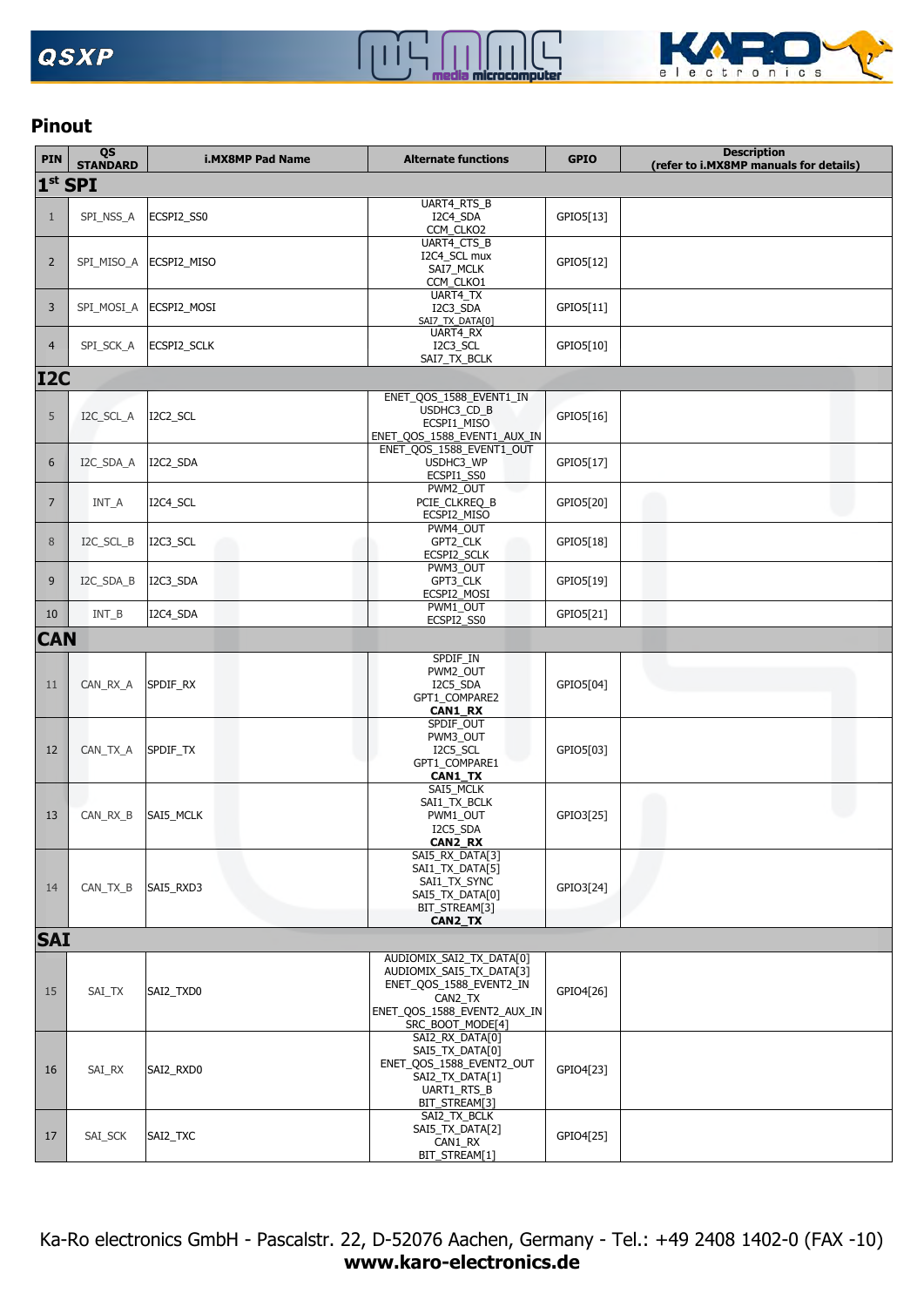# **QSXP**





| <b>PIN</b> | QS<br><b>STANDARD</b>   | <b>i.MX8MP Pad Name</b> | <b>Alternate functions</b>                                                                                                       | <b>GPIO</b> | <b>Description</b><br>(refer to i.MX8MP manuals for details)                                                                                                                                        |
|------------|-------------------------|-------------------------|----------------------------------------------------------------------------------------------------------------------------------|-------------|-----------------------------------------------------------------------------------------------------------------------------------------------------------------------------------------------------|
| 18         | SAI_FS                  | SAI2_TXFS               | SAI2 TX SYNC<br>SAI5_TX_DATA[1]<br>ENET_QOS_1588_EVENT3_OUT<br>AUDIOMIX_SAI2_TX_DATA[1]<br>UART1 CTS B<br>AUDIOMIX_BIT_STREAM[2] | GPIO4[24]   |                                                                                                                                                                                                     |
|            | <b>ETHERNET</b>         |                         |                                                                                                                                  |             |                                                                                                                                                                                                     |
| 19         | ENET_RST                | SAI2_RXC                | SAI2_RX_BCLK<br>SAI5_TX_BCLK<br>UART1_RX<br>BIT_STREAM[1]                                                                        | GPIO4[22]   |                                                                                                                                                                                                     |
| 20         | ENET_CK125              | GPIO1 IO00              | CCM ENET PHY REF CLK ROOT<br>ISP_FL_TRIG_0<br>CCM EXT CLK1<br>SAI2_RX_SYNC                                                       | GPIO1[00]   |                                                                                                                                                                                                     |
| 21         | ENET_INT                | SAI2_RXFS               | SAI5 TX SYNC<br>SAI5_TX_DATA[1]<br>SAI2_RX_DATA[1]<br>UART1 TX<br>AUDIOMIX_BIT_STREAM[2]                                         | GPIO4[21]   |                                                                                                                                                                                                     |
| 22         | ENET_MDIO               | ENET MDIO               | SAI6_TX_SYNC<br>BIT_STREAM[3]<br>USDHC3 DATA5                                                                                    | GPIO1[17]   |                                                                                                                                                                                                     |
| 23         | ENET_MDC                | <b>ENET MDC</b>         | ENET_QOS_MDC<br>SAI6 TX DATA[0]<br><b>USDHC3 STROBE</b>                                                                          | GPIO1[16]   |                                                                                                                                                                                                     |
| 24         | ENET_RXC                | ENET_RXC                | CCM_ENET_QOS_CLOCK_<br><b>GENERATE RX CLK</b><br>ENET_QOS_RX_ER<br>SAI7_TX_BCLK<br>BIT_STREAM[2]<br>USDHC3_DATA3                 | GPIO1[25]   | For RMII-ENET_RXC works as RMII.RX_ERR<br>For RGMII-ENET_RXC works as RGMII.RX_CLK                                                                                                                  |
| 25         |                         | ENET_RX_CTL ENET_RX_CTL | ENET_QOS_RGMII_RX_CTL<br>SAI7_TX_SYNC<br>BIT_STREAM[3]<br>USDHC3_DATA2                                                           | GPIO1[24]   | RMII.RX_EN (CRS_DV); RGMII.RC_CTL                                                                                                                                                                   |
| 26         | ENET_RXD0               | ENET_RD0                | ENET_QOS_RGMII_RD0<br>SAI7_RX_DATA[0]<br>BIT_STREAM[1]<br>USDHC3 DATA4                                                           | GPIO1[26]   | RMII and RGMII.RD0                                                                                                                                                                                  |
| 27         | ENET_RXD1               | ENET_RD1                | ENET_QOS_RGMII_RD1<br>SAI7 RX SYNC<br>BIT_STREAM[0]<br><b>USDHC3 RESET B</b>                                                     | GPIO1[27]   | RMII and RGMII.RD1                                                                                                                                                                                  |
| 28         | ENET_RXD2               | ENET_RD2                | ENET_QOS_RGMII_RD2<br>SAI7_RX_BCLK<br>AUDIOMIX_CLK<br>USDHC3 CLK                                                                 | GPIO1[28]   | Only used for RGMII                                                                                                                                                                                 |
| 29         | ENET_RXD3               | ENET RD3                | ENET_QOS_RGMII_RD3<br>SAI/_MCLK<br>SPDIF_IN<br>USDHC3_CMD                                                                        | GPIO1[29]   | Only used for RGMII                                                                                                                                                                                 |
| 30         | ENET_TX_CTL ENET_TX_CTL |                         | ENET OOS RGMII TX CTL<br>SAI6 MCLK<br>SPDIF_OUT<br>USDHC3_DATA0                                                                  | GPIO1[22]   | RMII.TX EN; RGMII.TX CTL                                                                                                                                                                            |
| 31         | ENET_TXC                | ENET_TXC                | CCM_ENET_QOS_CLOCK_<br>GENERATE_TX_CLK<br>ENET_QOS_TX_ER<br>SAI7 TX DATA[0]<br>USDHC3_DATA1                                      | GPIO1[23]   | For RMII-ENET_TXC works as RMII.TX_ERR<br>For RGMII-ENET_TXC works as RGMII.TX_CLK                                                                                                                  |
| 32         | ENET_TXD3               | ENET_TD3                | ENET_QOS_RGMII_TD3<br>SAI6_TX_BCLK<br>BIT_STREAM[2]<br>USDHC3_DATA6                                                              | GPIO1[18]   | Only used for RGMII                                                                                                                                                                                 |
| 33         | ENET_TXD2               | ENET_TD2                | ENET_QOS_RGMII_TD2<br>CCM_ENET_QOS_CLOCK_<br>GENERATE_REF_CLK<br>SAI6_RX_DATA[0]<br>BIT_STREAM[1]<br>USDHC3_DATA7                | GPIO1[19]   | Used as RMII clock and RGMII data, there are two<br>RGMII clock schemes.<br>• MAC generate output 50M reference clock for PHY,<br>and MAC also use this 50M clock.<br>• MAC use external 50M clock. |
| 34         | ENET_TXD1               | ENET_TD1                | ENET_QOS_RGMII_TD1<br>SAI6_RX_SYNC<br>BIT_STREAM[0]<br>USDHC3_CD_B                                                               | GPIO1[20]   | RMII and RGMII.TD1                                                                                                                                                                                  |
| 35         | ENET_TXD0               | ENET_TD0                | ENET_QOS_RGMII_TD0<br>SAI6_RX_BCLK<br>AUDIOMIX_CLK<br>USDHC3_WP                                                                  | GPIO1[21]   | RMII and RGMII.TD0                                                                                                                                                                                  |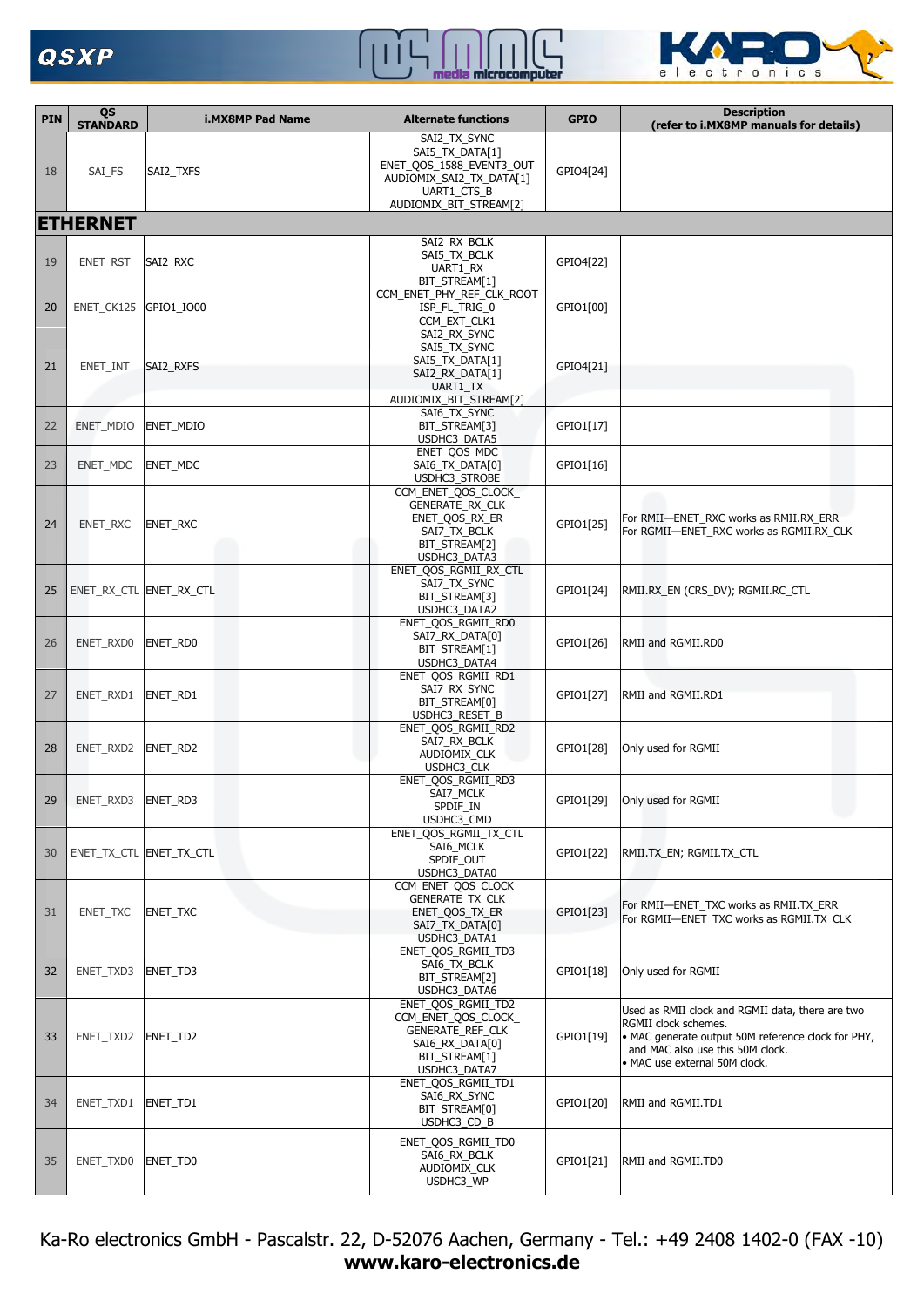## $\begin{array}{c} \begin{array}{c} \begin{array}{c} \end{array} \end{array} \end{array}$  $\prod$



| PIN        | QS<br><b>STANDARD</b> | <b>i.MX8MP Pad Name</b>         | <b>Alternate functions</b>                                                  | <b>GPIO</b> | <b>Description</b><br>(refer to i.MX8MP manuals for details)  |
|------------|-----------------------|---------------------------------|-----------------------------------------------------------------------------|-------------|---------------------------------------------------------------|
| <b>SD</b>  |                       |                                 |                                                                             |             |                                                               |
| 36         | SD_CD                 | SD2_CD_B                        | USDHC2_CD_B                                                                 | GPIO2[12]   |                                                               |
| 37         | $SD_$ 1               | SD2_DATA1                       | USDHC2_DATA1<br>I2C4_SCL<br>UART2_TX<br>BIT_STREAM[1]                       | GPIO2[16]   |                                                               |
| 38         | SD_D0                 | SD2_DATA0                       | USDHC2_DATA0<br>I2C4_SDA<br>UART2_RX<br>BIT_STREAM[0]                       | GPIO2[15]   |                                                               |
| 39         | SD_CLK                | SD <sub>2_CLK</sub>             | USDHC2_CLK<br>ECSPI2_SCLK<br>UART4_RX                                       | GPIO2[13]   |                                                               |
| 40         | SD_CMD                | SD2_CMD                         | USDHC2_CMD<br>ECSPI2_MOSI<br>UART4_TX<br>AUDIOMIX_CLK                       | GPIO2[14]   |                                                               |
| 41         | $SD$ _D3              | SD2_DATA3                       | USDHC2_DATA3<br>ECSPI2_MISO<br>SPDIF_IN<br>BIT_STREAM[3]<br>SRC_EARLY_RESET | GPIO2[18]   |                                                               |
| 42         | $SD_D2$               | SD2_DATA2                       | USDHC2_DATA2<br>ECSPI2_SS0<br>SPDIF_OUT<br>BIT_STREAM[2]                    | GPIO2[17]   |                                                               |
| <b>USB</b> |                       |                                 |                                                                             |             |                                                               |
| 43         | USBH_VBUS             | USB2_VBUS                       |                                                                             |             |                                                               |
| 44         | USBH_DN               | USB2_D_N                        |                                                                             |             |                                                               |
| 45         | USBH_DP               | USB2_D_P                        |                                                                             |             |                                                               |
| 46         | USBOTG_VBUS USB1_VBUS |                                 |                                                                             |             |                                                               |
| 47         | USBOTG_DN USB1_D_N    |                                 |                                                                             |             |                                                               |
| 48         | USBOTG_DP USB1_D_P    |                                 |                                                                             |             |                                                               |
|            | <b>VIN</b>            | <b>POWER SUPPLY &amp; RESET</b> |                                                                             |             | 3.3V Module power supply input.                               |
| 49<br>50   |                       |                                 |                                                                             |             |                                                               |
| 51         | #POR                  |                                 | PMIC_RST_B                                                                  |             | 10K-PU to 1V8 Leave unconnected, if not used.                 |
|            | 52 BOOT_MODE          |                                 |                                                                             |             | Boot mode select L: Boot from eMMC / H: Boot from<br>UART/USB |
|            | <b>MIPI-CSI</b>       |                                 |                                                                             |             |                                                               |
| 53         | CSI_D3P_A             | MIPI_CSI1_DATA3_P               |                                                                             |             |                                                               |
| 54         | CSI_D3N_A             | MIPI_CSI1_DATA3_N               |                                                                             |             |                                                               |
| 55         | CSI_D2P_A             | MIPI_CSI1_DATA2_P               |                                                                             |             |                                                               |
| 56         | CSI_D2N_A             | MIPI_CSI1_DATA2_N               |                                                                             |             |                                                               |
| 57         | CSI_D1P_A             | MIPI_CSI1_DATA1_P               |                                                                             |             |                                                               |
| 58         | CSI_D1N_A             | MIPI_CSI1_DATA1_N               |                                                                             |             |                                                               |
| 59         | CSI_D0P_A             | MIPI_CSI1_DATA0_P               |                                                                             |             |                                                               |
| 60         | CSI_D0N_A             | MIPI_CSI1_DATA0_N               |                                                                             |             |                                                               |
| 61         | CSI_CLKP_A            | MIPI_CSI1_CLK_P                 |                                                                             |             |                                                               |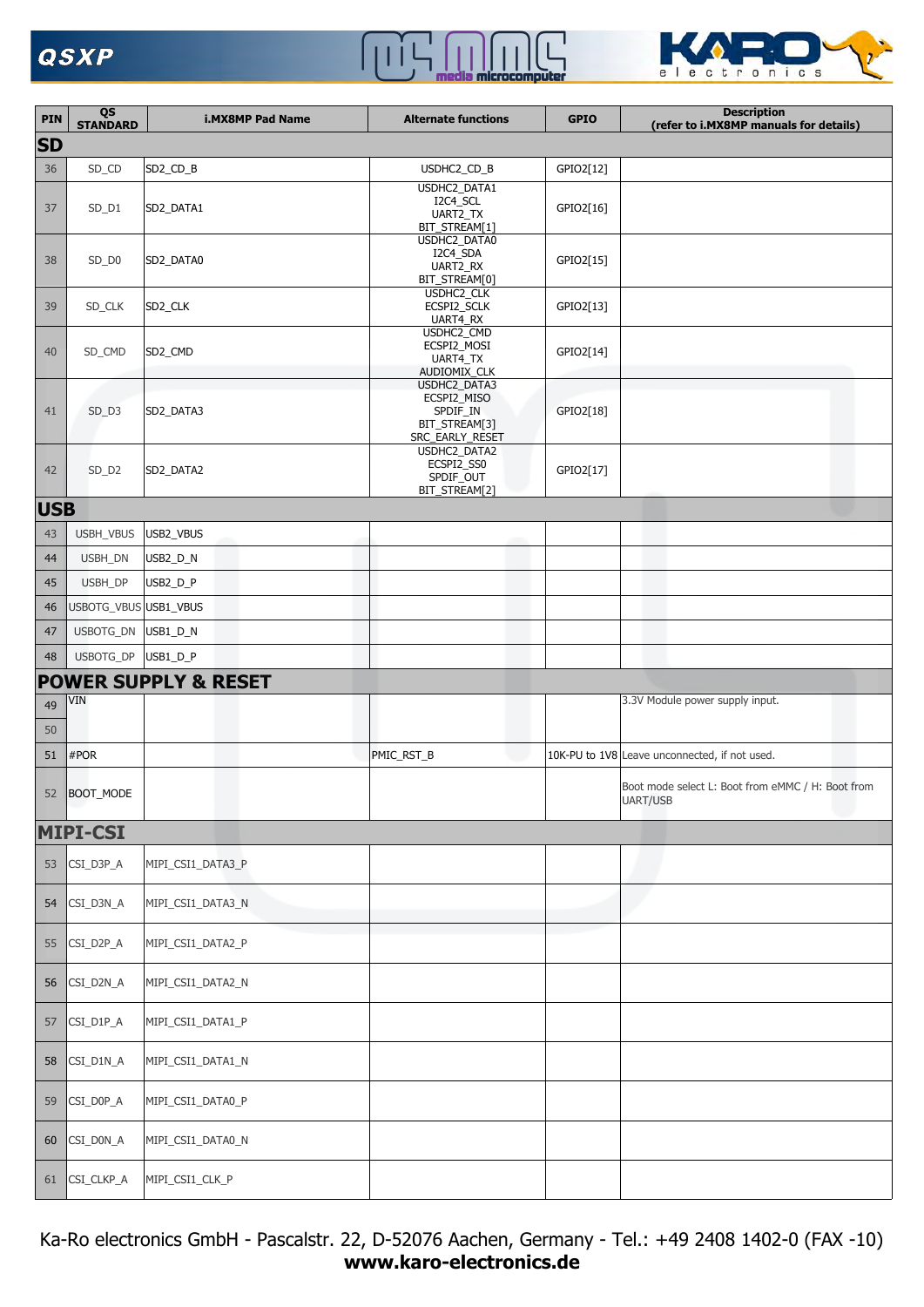



| PIN         | QS<br><b>STANDARD</b>  | <b>i.MX8MP Pad Name</b> | <b>Alternate functions</b>                                                                                  | <b>GPIO</b> | <b>Description</b><br>(refer to i.MX8MP manuals for details) |
|-------------|------------------------|-------------------------|-------------------------------------------------------------------------------------------------------------|-------------|--------------------------------------------------------------|
| 62          | CSI_CLKN_A             | MIPI_CSI1_CLK_N         |                                                                                                             |             |                                                              |
| 63          | CSI_D3P_B              | MIPI_CSI2_DATA3_P       |                                                                                                             |             |                                                              |
| 64          | CSI_D3N_B              | MIPI_CSI2_DATA3_N       |                                                                                                             |             |                                                              |
| 65          | CSI_D2P_B              | MIPI_CSI2_DATA2_P       |                                                                                                             |             |                                                              |
| 66          | CSI_D2N_B              | MIPI_CSI2_DATA2_N       |                                                                                                             |             |                                                              |
| 67          | CSI_D1P_B              | MIPI_CSI2_DATA1_P       |                                                                                                             |             |                                                              |
| 68          | CSI_D1N_B              | MIPI_CSI2_DATA1_N       |                                                                                                             |             |                                                              |
| 69          | CSI_D0P_B              | MIPI_CSI2_DATA0_P       |                                                                                                             |             |                                                              |
| 70          | CSI_D0N_B              | MIPI_CSI2_DATA0_N       |                                                                                                             |             |                                                              |
| 71          | CSI_CLKP_B             | MIPI_CSI2_CLK_P         |                                                                                                             |             |                                                              |
| 72          | CSI_CLKN_B             | MIPI_CSI2_CLK_N         |                                                                                                             |             |                                                              |
| <b>MISC</b> |                        |                         | USB2_OTG_OC                                                                                                 |             |                                                              |
| 73          |                        | GPIO1_IO15              | USDHC3_WP<br>PWM4_OUT<br>CCM_CLKO2                                                                          | GPIO1[15]   |                                                              |
| 74          |                        | PCIE_REF_PAD_CLK_P      |                                                                                                             |             |                                                              |
| 75          |                        | PCIE_REF_PAD_CLK_N      |                                                                                                             |             |                                                              |
| 76          |                        | GPIO1_IO06              | ENET_QOS_MDC<br>ISP_SHUTTER_TRIG_1<br>USDHC1_CD_B<br>CCM_EXT_CLK3                                           | GPIO1[06]   |                                                              |
|             | <b>Display Control</b> |                         |                                                                                                             |             |                                                              |
| 77          | DISP_EN                | GPIO1_IO08              | ENET_QOS_1588_EVENT0_IN<br>PWM1_OUT<br>ISP_PRELIGHT_TRIG_1<br>ENET_QOS_1588_EVENT0_AUX_IN<br>USDHC2_RESET_B | GPIO1[08]   |                                                              |
| 78          | DISP_BL                | GPIO1_IO01              | PWM1_OUT<br>ISP_SHUTTER_TRIG_0<br>CCM_EXT_CLK2                                                              | GPIO1[01]   |                                                              |
|             | <b>MIPI-DSI</b>        |                         |                                                                                                             |             |                                                              |
| 79          | DSI_D3P                | MIPI_DSI_DATA3_P        |                                                                                                             |             |                                                              |
| 80          | DSI_D3N                | MIPI_DSI_DATA3_N        |                                                                                                             |             |                                                              |
| 81          | DSI_D2P                | MIPI_DSI_DATA2_P        |                                                                                                             |             |                                                              |
| 82          | DSI_D2N                | MIPI_DSI_DATA2_N        |                                                                                                             |             |                                                              |
| 83          | DSI_D1P                | MIPI_DSI_DATA1_P        |                                                                                                             |             |                                                              |
| 84          | DSI_D1N                | MIPI_DSI_DATA1_N        |                                                                                                             |             |                                                              |
| 85          | DSI_D0P                | MIPI_DSI_DATA0_P        |                                                                                                             |             |                                                              |
| 86          | DSI_D0N                | MIPI_DSI_DATA0_N        |                                                                                                             |             |                                                              |
| 87          | DSI_CLKP               | MIPI_DSI_CLK_P          |                                                                                                             |             |                                                              |
| 88          | DSI_CLKN               | MIPI_DSI_CLK_N          |                                                                                                             |             |                                                              |